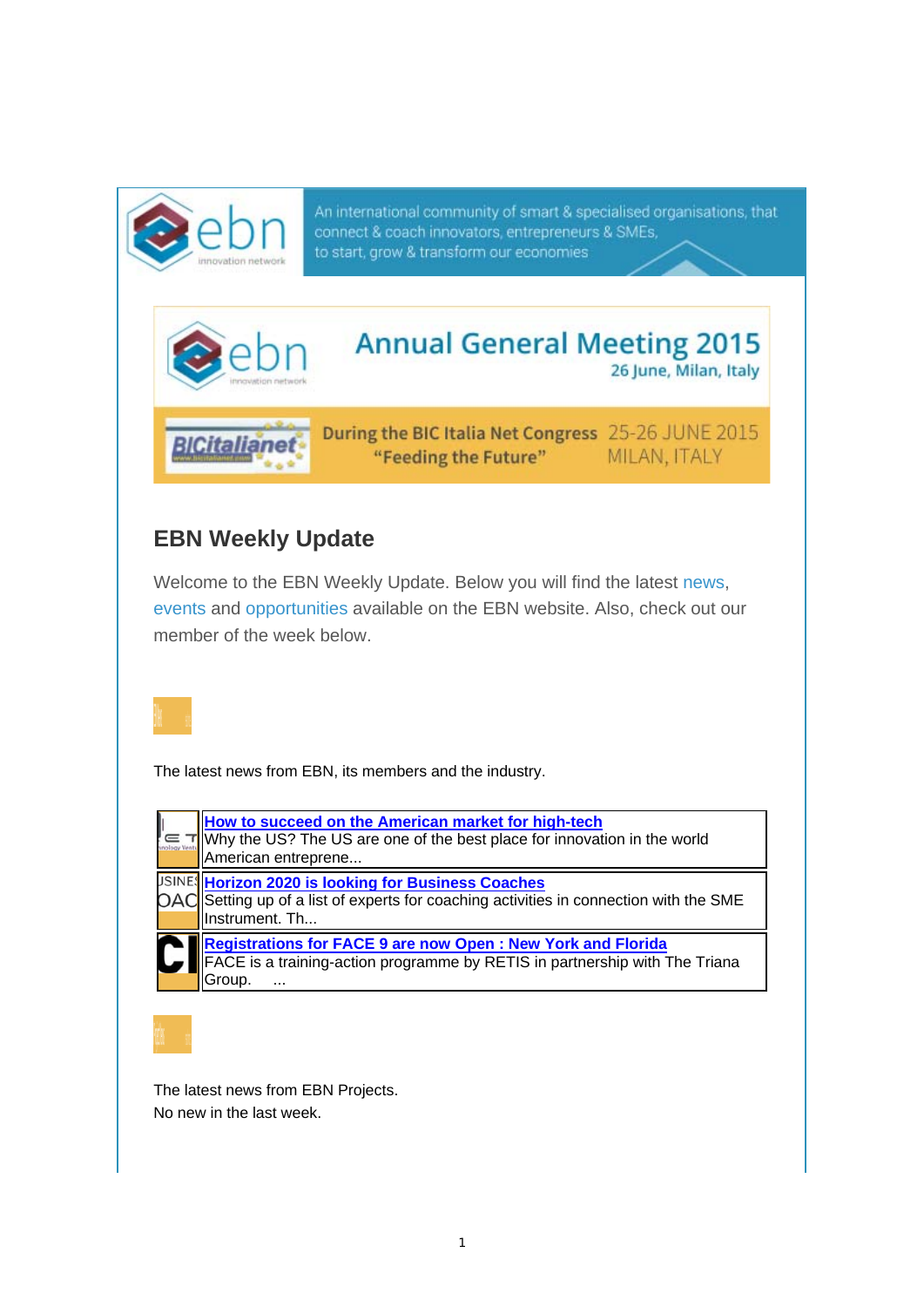| uani uk |  |  |
|---------|--|--|
| man     |  |  |

Upcoming events run by EBN, members, projects or other industry organisations.

| <b>WEBINAR - QUESTION AND ANSWER (ARCHITECTURAL SERVICES)</b><br>This webinar presents the current industry scenario, current regulatory<br>environment and market oppor<br>Brussels, Belgium - 26 May - 26 May |
|-----------------------------------------------------------------------------------------------------------------------------------------------------------------------------------------------------------------|
| <b>EBN TechCamp 2015</b><br>This year's EBN TechCamp will take place in Rome, Italy on the 28-29th of May<br>in the EU B<br>Rome, Italy - 28 May - 29 May                                                       |
| <b>Euromed Invest Academcy: EU Institutions and SMEs in the Med</b><br>To register please contact Ms. Nastasja Otte, nao@beci.be EUROMED Invest<br>Academy Belgium &nd<br>Brussels, Belgium - 15 Jun - 17 Jun   |
| <b>ACE Creative - GAMELAB BOOTCAMP</b><br>ametalln the framework of the 11th Games & Interactive Entertainment Conference -<br>Gamelab the event fo<br>Barcelona, Spain - 24 Jun - 26 Jun                       |
| <b>BIC-Italy Net Congress &amp; EBN AGM</b><br>Feeding the Future   Creating the Momentum BIC-Italia Net Congress & EBN<br><b>AGM (Annual Genera</b><br>Milan, Italy - 25 Jun - 26 Jun                          |
| <b>ECN CrowdCamp 2015</b><br>The ECN CrowdCamp is the major event in Europe focusing on crowdfunding as<br>enabler of inno<br>Lisbon, Portugal - 26 Jun - 26 Jun                                                |



## **Opportunities for EBN Members**

The following opportunities are available to EBN Members only.

| <b>Project</b>                                        | <b>Eligible</b>    | Submit by  |
|-------------------------------------------------------|--------------------|------------|
| Be one of the most endgendering EBN<br>member!        | <b>EBN</b> members | 30-05-2015 |
| Host a workshop on IPR in China in your<br><b>BIC</b> | <b>EBN</b> members | 25-06-2015 |

## **Opportunities for the EBN Community**

The following opportunities are available to the whole EBN community.

**Project Eligible Eligible Submit by**